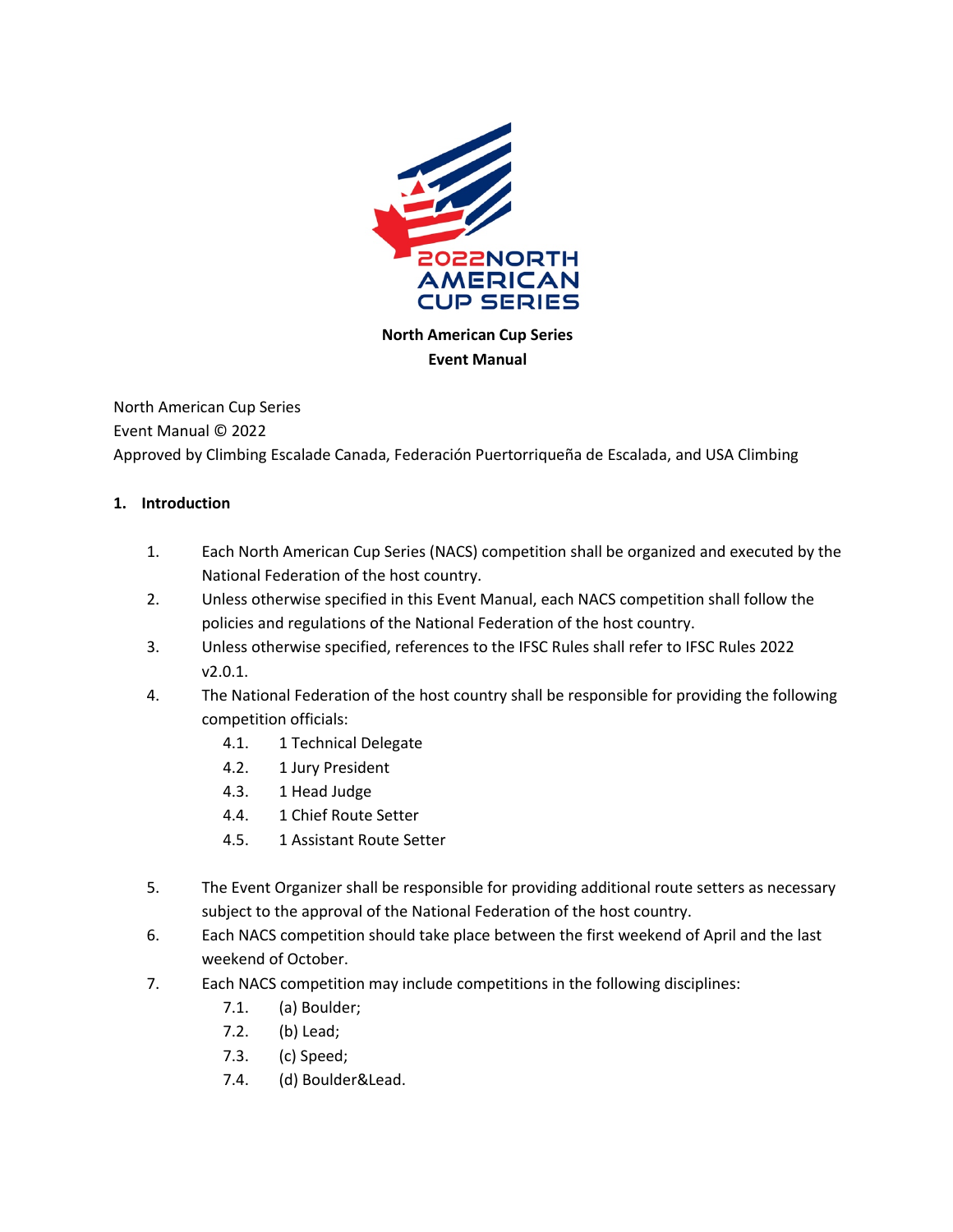- 8. A NACS competition may include competition in more than one discipline.
- 9. Each NACS competition shall be held over a minimum number of days based on the number of disciplines included in the competition:
	- 9.1. 1 Discipline 2 days
	- 9.2. 2 Disciplines 3 days
	- 9.3. 3 Disciplines 4 days

### **2. Registration and Quotas**

- 1. Each NACS competition shall include a Female and a Male Category. Only competitors who are aged 16 or over in the year of the competition and members of their respective National Federation shall be eligible to compete.
- 2. The National Federation responsible for each NACS competition shall publish competition information not less than thirty (30) days in advance of the first day of the competition or event at which the competition will be held, outlining:
	- 2.1. the location and dates of the competition or event; and
	- 2.2. the eligibility requirements; and
	- 2.3. the registration procedure and deadlines; and
	- 2.4. the preliminary schedule; and
	- 2.5. the location of the official virtual board.
- 3. National Federations may register any number of Team Officials (Team Managers, coaches, or qualified medical/para-medical personnel) through their respective National Federation according to the registration procedures and deadlines established by the Event Organizer of each NACS competition.
- 4. NACS competitions shall be open to all eligible competitors regardless of Nationality. Event Organizers shall not set a maximum quota limiting the number of competitors per category per National Federation however, Event Organizers may limit the total number of competitors at an event to ensure adequate ability to conduct the competition. Should the Event Organizer choose to limit the total number of competitors at an event registration shall occur on a "first paid, first served" basis up to the established limit.
- 5. Eligible competitors shall register for NACS competitions through their respective National Federation according to registration procedures and deadlines established by the Event Organizer of each NACS competition.
- 6. The Event Organizer's entry fees shall be paid to the National Federation responsible for each event. The National Federation responsible for the event shall set the registration fee for each event and shall make a reasonable effort to keep the registration fee as low as possible.

## **3. Rankings, Medals and Prizes**



1. Event prizes shall be awarded on the completion of a NACS competition: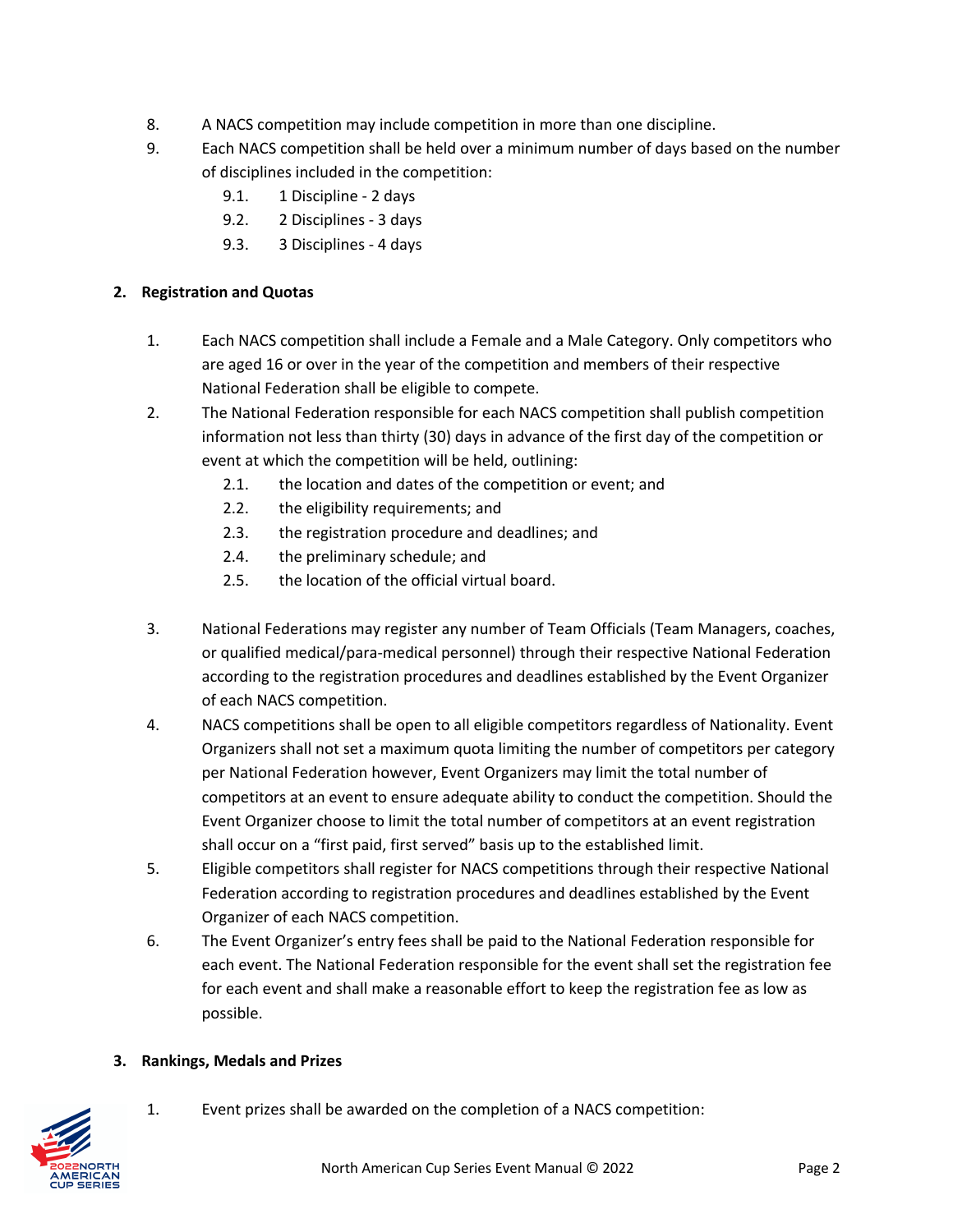- 1.1. The competitors ranked first, second and third in each Category and discipline shall be awarded, respectively, a gold, silver and bronze medal.
- 1.2. The competitors ranked first in each Category and discipline shall be awarded a competition trophy;
- 1.3. The Event Organizer shall award prize money equally for each Category and Discipline payable in the host country's currency. The minimum amount to be awarded for each Category and Discipline shall be:

| 3rd place:   | \$150 |
|--------------|-------|
| $2nd$ place: | \$225 |
| $1st$ place: | \$300 |

- 2. A Series Ranking shall be calculated for each Category and discipline using the methodology set out in the IFSC Rules for the calculation of World Cup rankings, with the following adaptations:
	- 2.1. When two (2) NACS competitions have been held, all results shall be counted;
	- 2.2. When more than two (2) NACS competitions have been held, the number of NACS results counting will be two (2).
- 3. Any tie for first place in the Series Rankings at the end of the season shall be resolved in accordance with the IFSC Rules for World Cup rankings.

## **4. General Rules**

- 1. An Appeals Jury shall be appointed for each NACS event as per IFSC Rules with the following modification:
	- 1.1. At the discretion of the Technical Delegate the Appeals Jury may comprise the Jury President and a Head Judge.

## **5. Boulder Rules**

- 1. NACS Boulder events shall follow IFSC World Cup event and Boulder discipline rules except where otherwise noted in this document.
- 2. Competitions shall take place over three (3) rounds.
- 3. At the discretion of the Event Organizer, the qualification round for each Category shall be organized in one of the following formats:
	- 3.1. Boulder Contest format as described in this document; or,
	- 3.2. Boulder Flash format as described in IFSC Youth World Championships Boulder Rules 2021 v1.0; or,
	- 3.3. the format specified within the IFSC Rules for the qualification round of a World Cup.

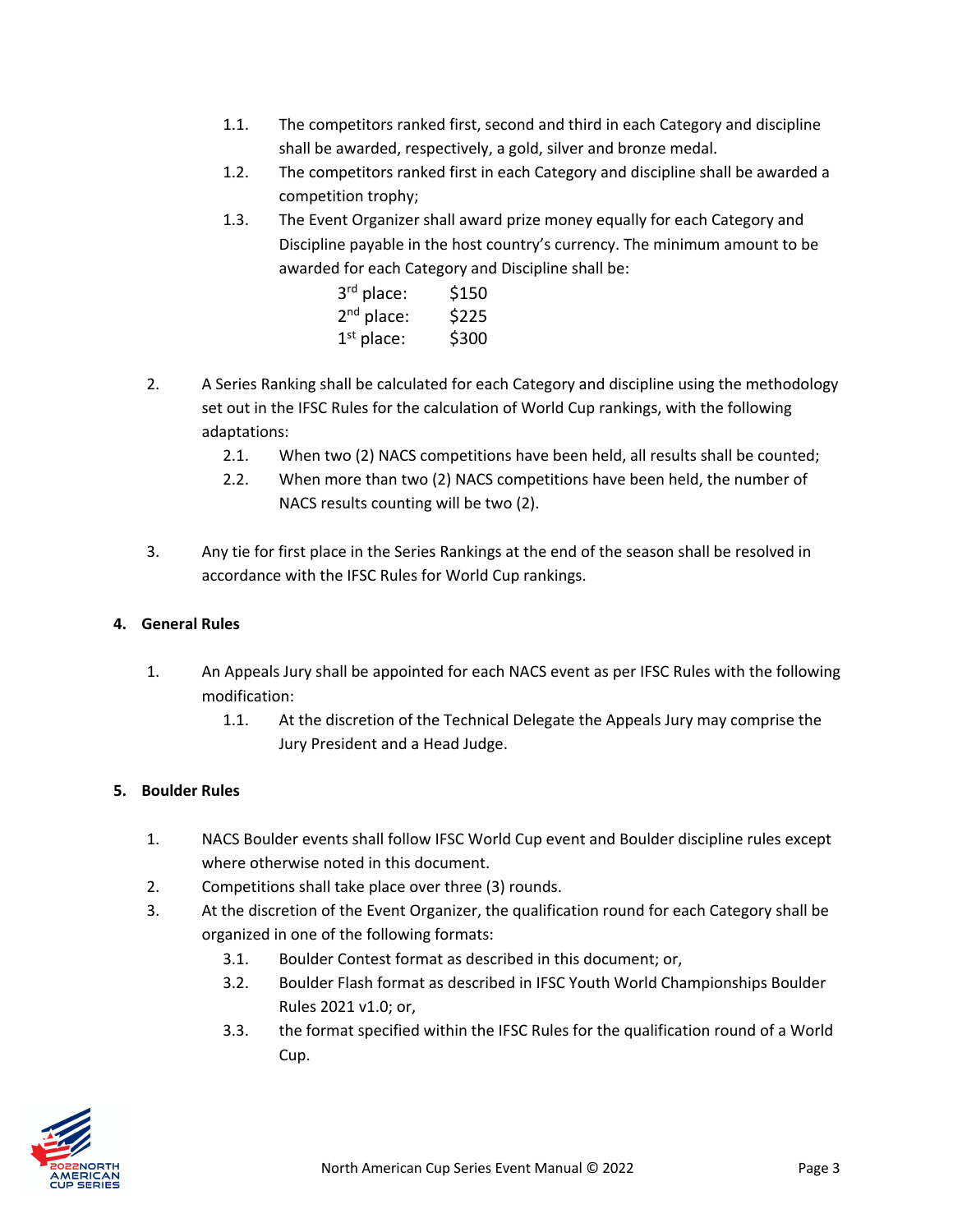- 4. For qualification rounds using the World Cup format the following modifications to IFSC Rules shall apply:
	- 4.1. The round will take place on a course of a minimum of four (4) boulders;
	- 4.2. The Climbing Period for the round will be four (4) minutes where the number of competitors registered in any relevant Category is greater than 60.
- 5. At the discretion of the Event Organizer and with the approval of two National Federations of the NACS, the qualification round for each Category may be organized in a format other than those explicitly specified in this document. The Event Organizer must submit a description of the proposed format to the National Federations for approval no less than forty-five (45) days prior to the start of the event.
- 6. The semi-final round for each Category shall have a fixed quota of twenty (20) competitors and shall be organized in the format specified within the IFSC Rules for the semi-final round of a World Cup competition.
- 7. The final round for each Category shall have a fixed quota of six (6) competitors and shall be organized in the format specified within the IFSC Rules for the final round of a World Cup competition.

# **6. Lead Rules**

- 1. NACS Lead events shall follow IFSC World Cup event and Lead discipline rules except where otherwise noted in this document.
- 2. Competitions shall take place over three (3) rounds.
- 3. The qualification for each Category should be organized in the format of an IFSC World Cup qualification round.
- 4. At the discretion of the Event Organizer and with the approval of two National Federations of the NACS, the qualification round for each Category may be organized in a format other than that of a IFSC World Cup qualification round. The Event Organizer must submit a description of the proposed format to the National Federations for approval no less than forty-five (45) days prior to the start of the event.
- 5. The semi-final round for each Category shall have a fixed quota of twenty-six (26) competitors and shall be organized in the format specified within the IFSC Rules for the semi-final round of a World Cup competition.
- 6. The final round for each Category shall have a fixed quota of eight (8) competitors and shall be organized in the format specified within the IFSC Rules for the final round of a World Cup competition.

## **7. Speed Rules**

1. NACS Speed events shall follow IFSC World Cup event and Speed discipline rules except where otherwise noted in this document.

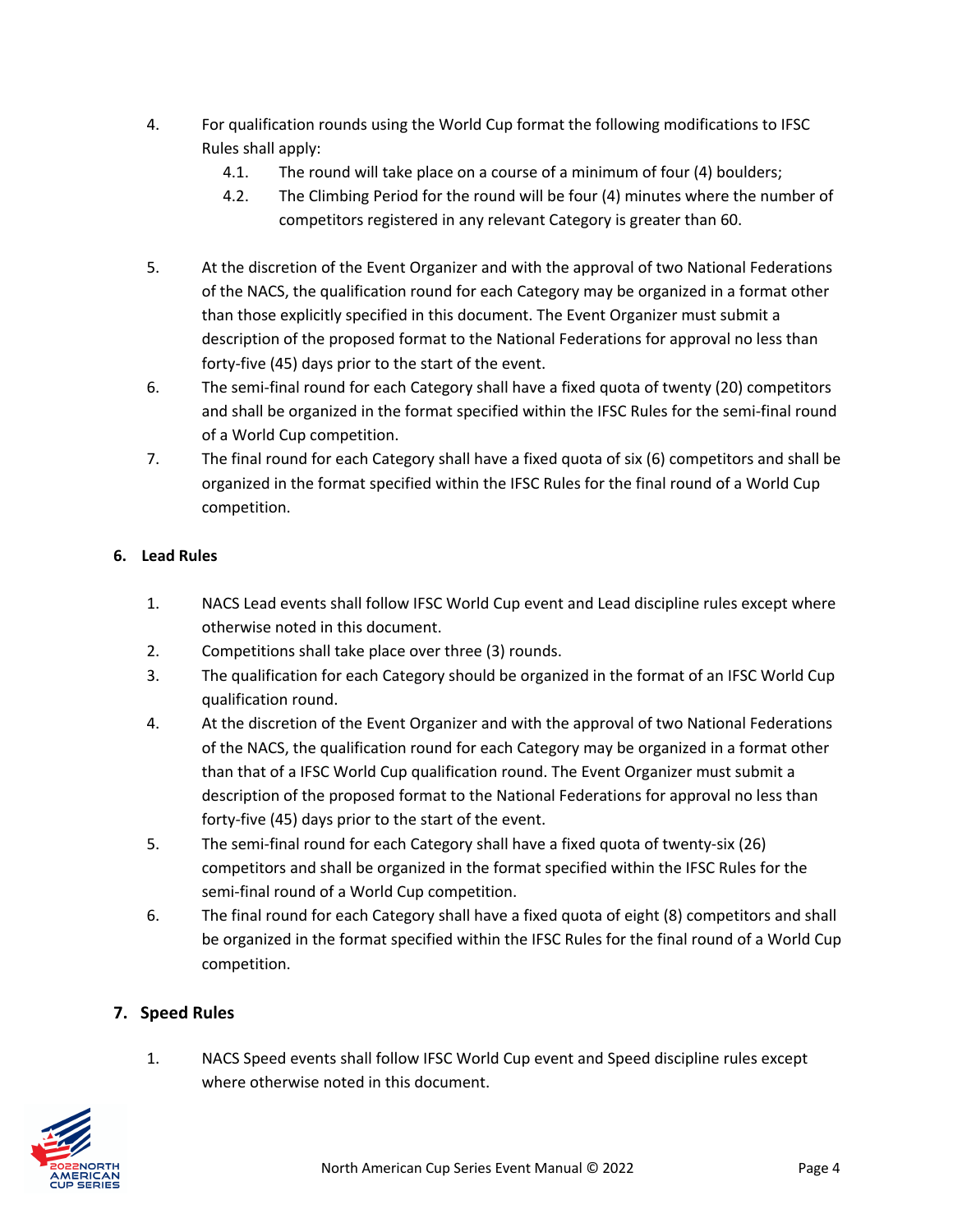- 2. Competitions shall take place over two rounds, other than where the number of competitors register in a Category is less than four (4).
- 3. The final round shall be organized according to IFSC Rules with the following modification:
	- 3.1. If in any Category, less than four competitors have at least one valid time from the qualification round, the relevant qualification round shall be repeated (once only). If, following this repeated qualification less than four competitors have at least one valid time, no final shall be held for that Category.

### **8. Boulder & Lead**

1. NACS Boulder & Lead events shall follow IFSC World Cup event and Boulder & Lead discipline rules except where otherwise noted in this document.

### **9. Anti-Doping**

1. The anti-doping policies of the National Federation of the host country shall apply to each NACS event and anti-doping testing may be administered in accordance with such policies.

### **10. Boulder Contest Format**

- 1. The Contest Format is a fixed period, "flash" format, conducted without demonstration.
- 2. The Event Organizer shall have the Chief Routesetter prepare six (6) to ten (10) boulders, inclusive, to be assigned to each category.
- 3. In Boulder Contest Format, competitors have the goal of completing the highest quantity of boulders, where each boulder has the same value and scores on all boulders are counted.
- 4. A competitor shall be scored as for an Isolation Boulder competition.
- 5. The Event Organizer may apply a limit on the total number of attempts a competitor may make on a given boulder. Each attempt shall be recorded.
- 6. Competitors shall be permitted a minimum of two and a half (2.5) hours to climb. The minimum time requirement may be waived in response to a timely request by the Event Organizer to the National Federation of the host country. At the discretion of the Jury President, the minimum time may be extended, but not shortened.
- 7. The start and end of the climbing time shall be announced by a loud signal. The end of the round shall be preceded by a warning signal when five (5) minutes of time remains.
- 8. Boulders may be marked using a single colour of holds and shall be marked accordingly where this is the case, any holds in a different colour shall be considered for judging purposes as if demarcated as 'out of bounds.' Colour-blind competitors must be identified as such to the National Federation of the host country and to the Event Organiser prior to the registration deadline for the competition.
- 9. Competitors may attempt the boulders in any order and shall indicate which boulder they intend to attempt by handing their scorecard to the relevant Boulder Judge. Competitors shall attempt the boulder in the order in which their scorecards are handed to the Boulder